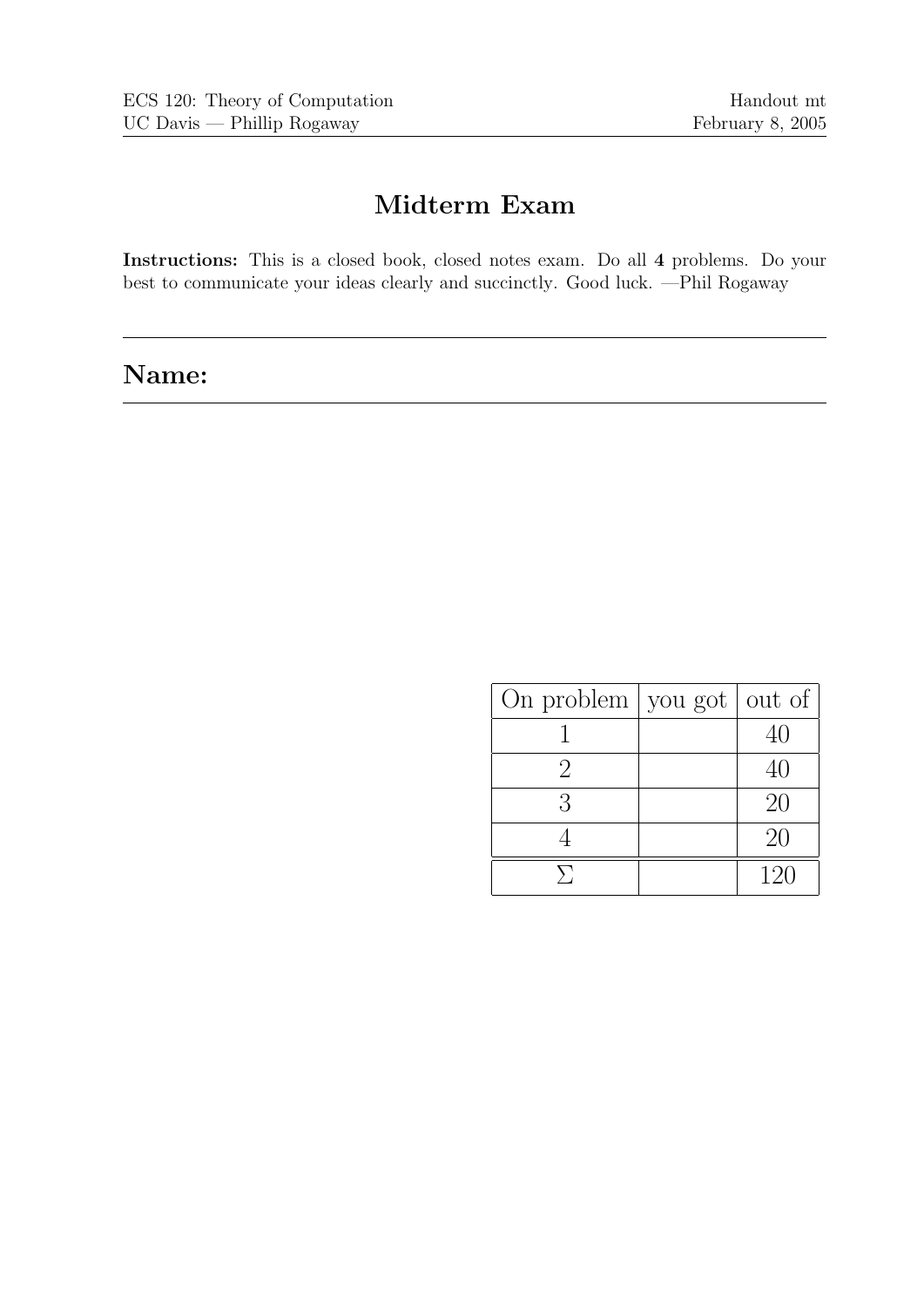### 1 Short Answer [40 points]

1.1 Imagine converting the regular expression  $\alpha = (00 \cup 001)^*$  into a DFA M using the constructions given in class and in your text. How many states will M have?

1.2 Now draw the *smallest* DFA that accepts the language  $(00 \cup 001)^*$ . (By "smallest" I mean that your machine has the minimum possible number of states.)

1.3 Give a careful, mathematically precise statement of the *pumping lemma* for regular languages.

**1.4** Complete the definition: A context free grammar is a 4-tuple  $G = ( , , , , , , )$ where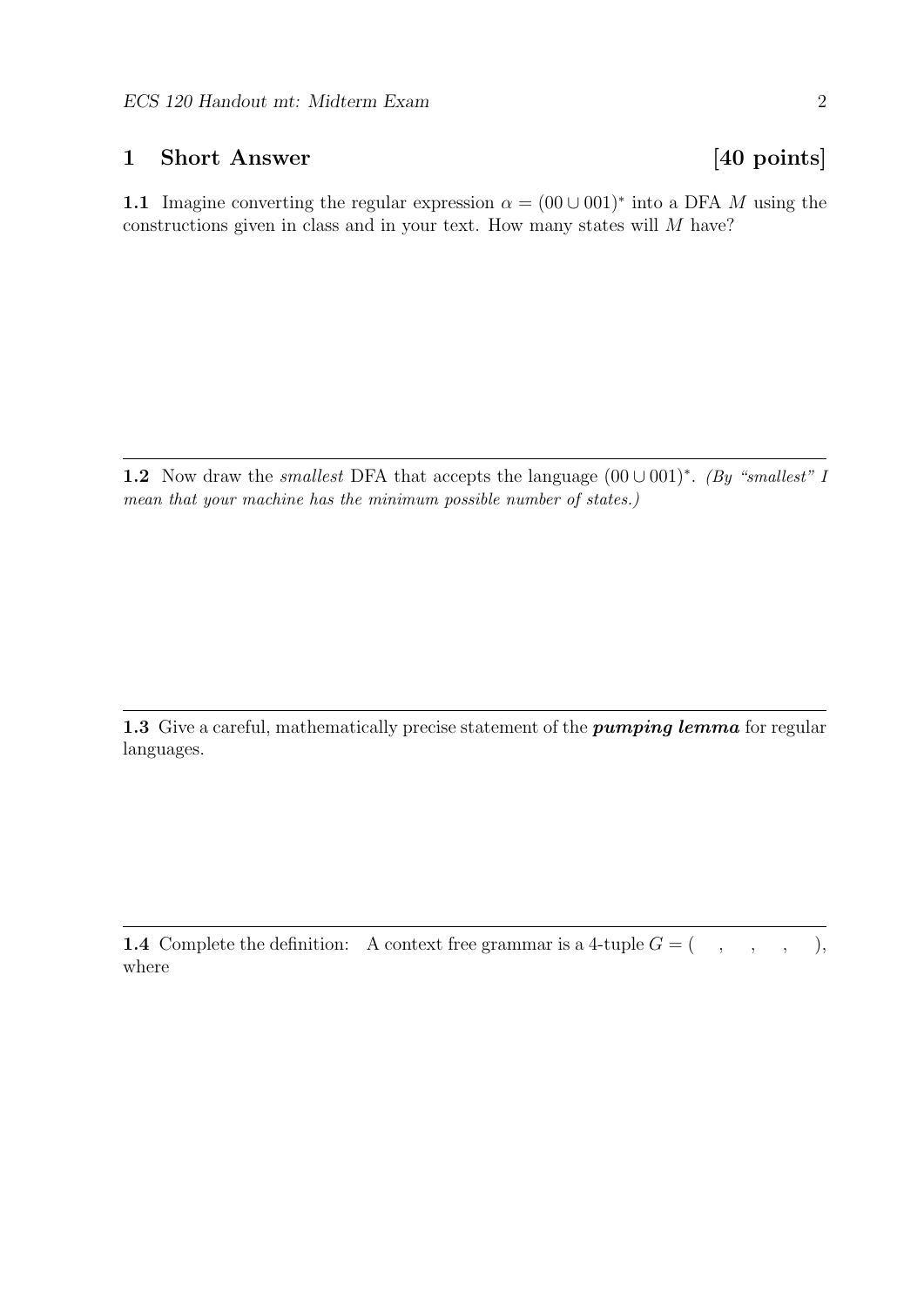**1.5** Give a CFG for  $L = \{a^i b^j c^k : i \neq j \text{ or } j \neq k\}.$ 

**1.6** Prove that the language  $L = \{a^i b^j c^k : i \neq j \text{ or } j \neq k\}$  is not regular.

1.7 Describe an algorithm that, given regular expressions  $\alpha_1$  and  $\alpha_2$ , these denoting distinct regular languages  $L_1$  and  $L_2$ , finds a shortest string w that is in one of these languages and not in the other.

1.8 Give the first four strings, in lexicographic order, of  $(abc \cup bc)^*$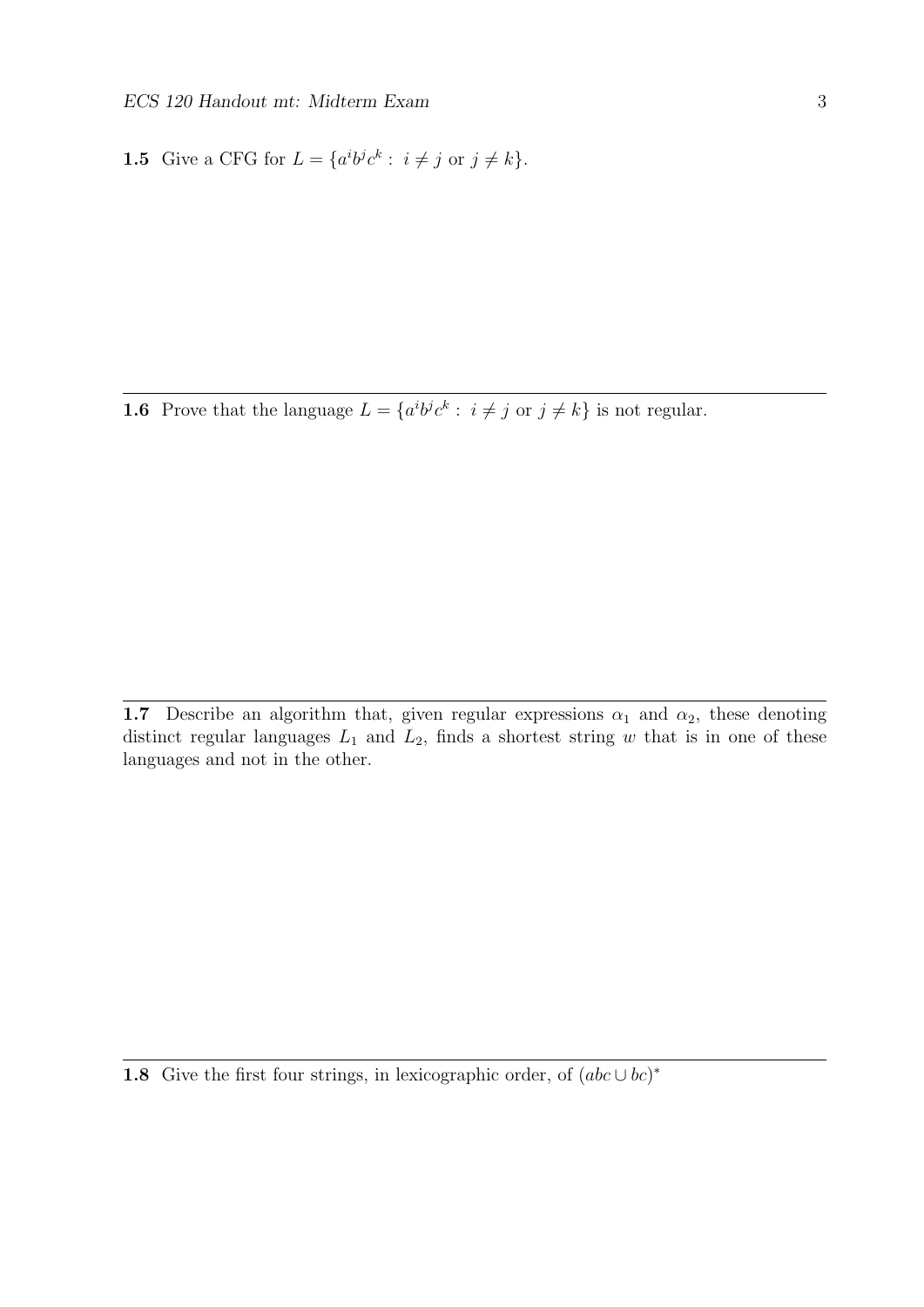| $\bf{2}$ | <b>Justified True or False</b>                                                                                                      |             | $[40 \text{ points}]$ |
|----------|-------------------------------------------------------------------------------------------------------------------------------------|-------------|-----------------------|
|          | Put an $X$ through the <b>correct</b> box. Then provide a brief justification.<br>priate, make the justification a counter-example. |             | Where appro-          |
|          | <b>2.1</b> If $L \subseteq A$ and A is regular, then L is regular.<br>Justification:                                                | True        | False                 |
|          | <b>2.2</b> If $L^*$ is regular then L is regular.<br>Justification:                                                                 | <b>True</b> | False                 |
|          | <b>2.3</b> If $M = (Q, \Sigma, \delta, q_0, F)$ is an NFA and $Q = F$ then $L(M) = \Sigma^*$ .<br>Justification:                    | True        | False                 |
|          | <b>2.4</b> The complement of a regular language is context free.<br>Justification:                                                  | True        | False                 |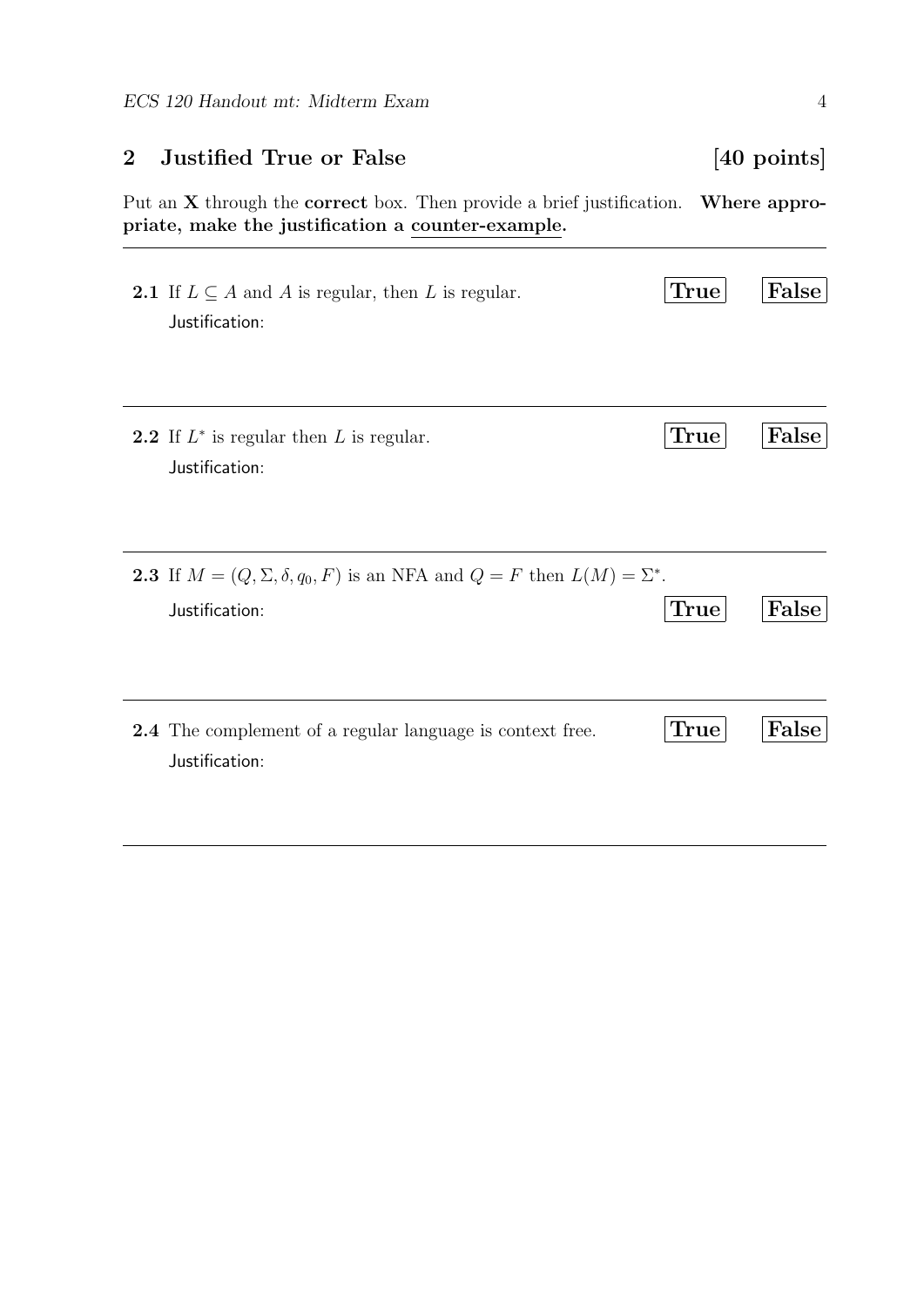| <b>2.5</b> Suppose $L$ is an infinite regular language. Then there exists positive numbers $a$<br>and b such that L contains some string of length $ai + b$ for every $i \geq 0$ . |                                  |       |
|------------------------------------------------------------------------------------------------------------------------------------------------------------------------------------|----------------------------------|-------|
| Justification:                                                                                                                                                                     | $\text{True} \vert$              | False |
| <b>2.6</b> There is a language L for which $L = L^*$ .<br>Justification:                                                                                                           | $\textcolor{black}{\text{True}}$ | False |
| <b>2.7</b> Every nonempty regular language $L$ is generated by some ambiguous CFG.<br>Justification:                                                                               | $\operatorname{True}  $          | False |
| <b>2.8</b> There is an infinite language L such that whenever x and y are in L, then there is<br>no string in L having length $ x  +  y $ .<br>Justification:                      | True                             | False |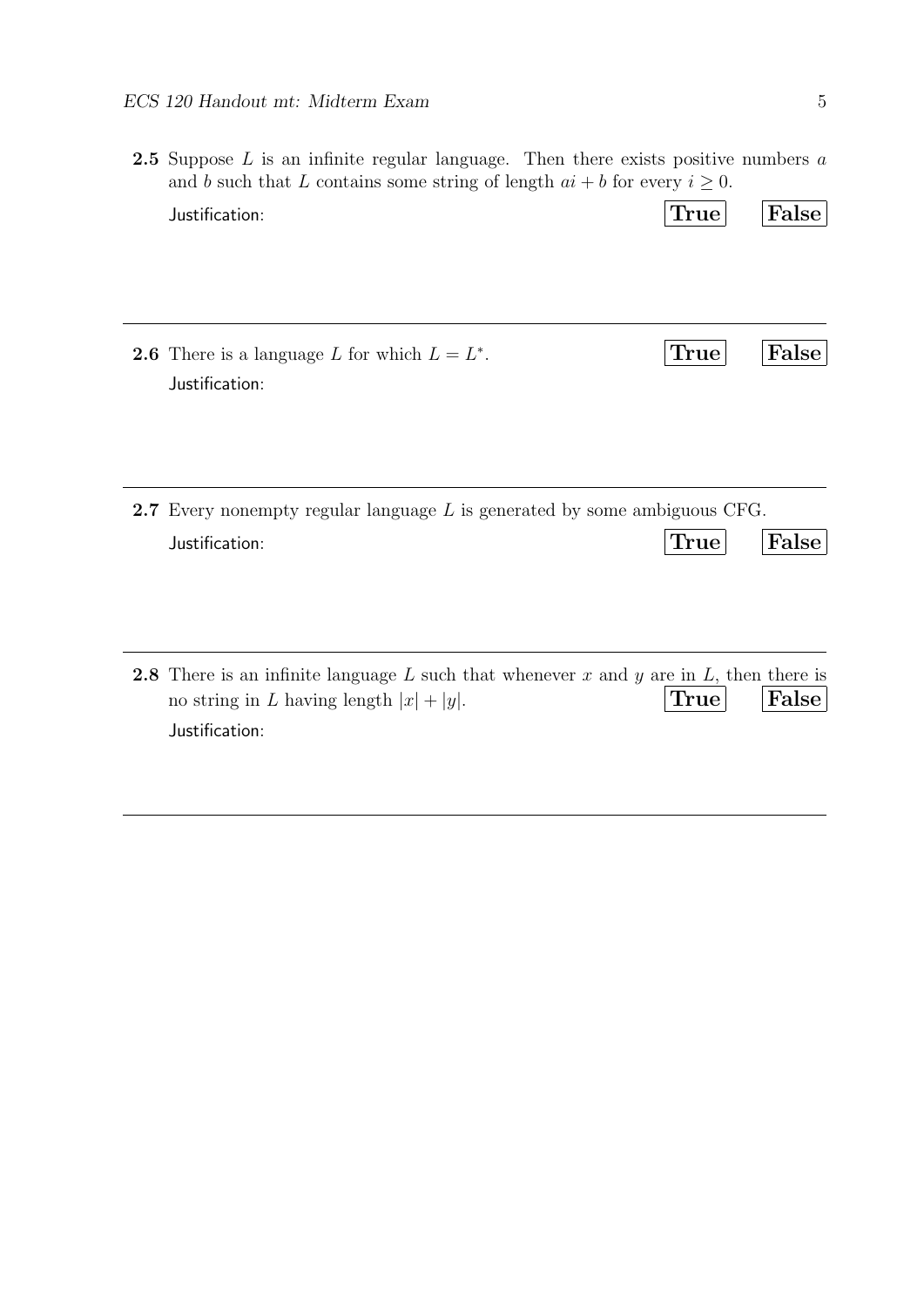## 3 Minimal-Size DFA [20 points]

Let  $L = \{\varepsilon, 0, 1, 00, \ldots, 1111\}$  be the set of all binary strings of length 4 or less. Show that there is no 4-state DFA that accepts  $L$ .